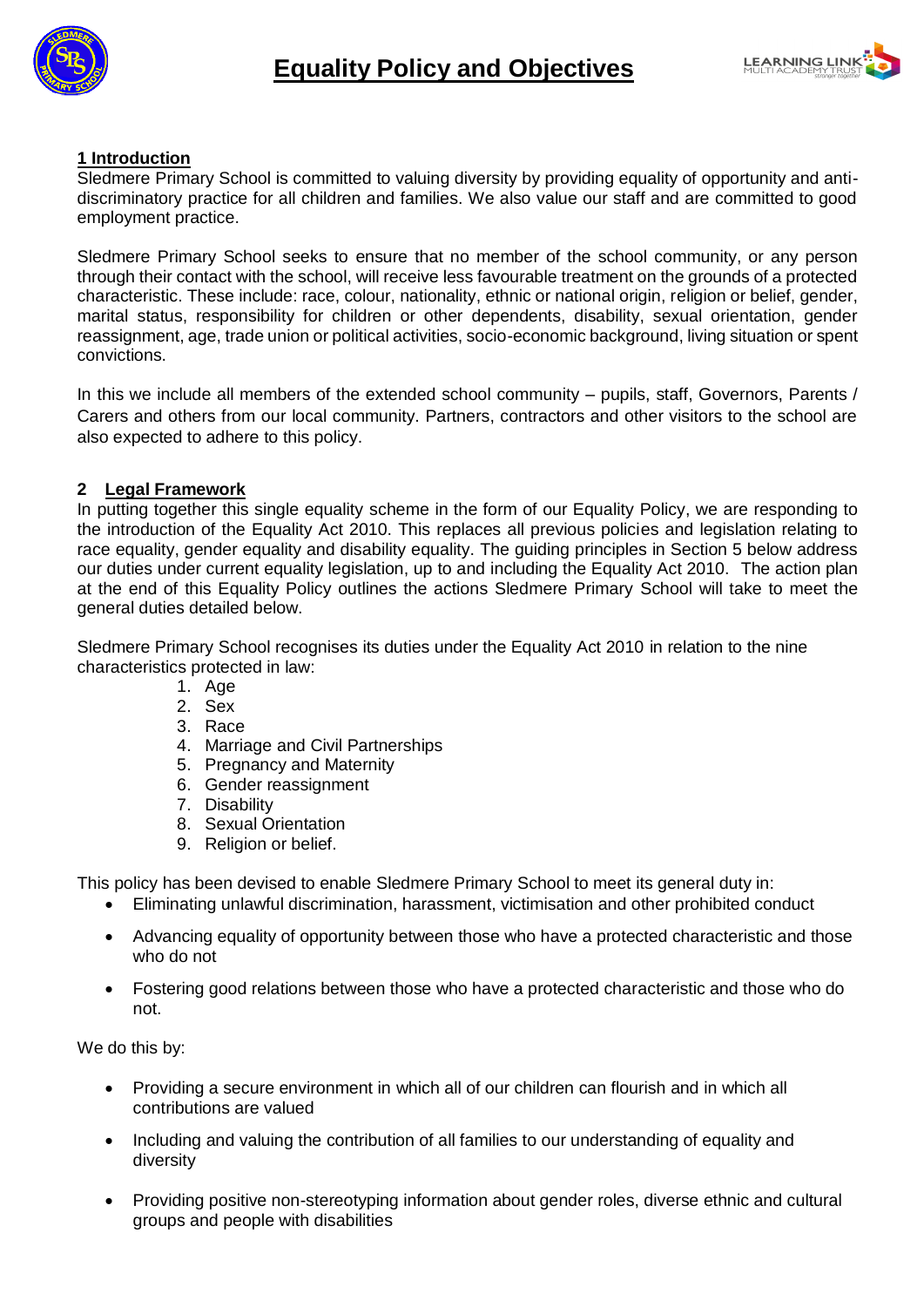



- Reviewing our knowledge and understanding of issues of anti-discriminatory practice, promoting equality and valuing diversity
- Making inclusion a thread that runs through all of the activities of Sledmere Primary School

#### **3 Aims**

Equality is about making a difference to the lives of the people we serve, treating all people with dignity and respect, and recognising the value of each individual. We are committed to ensuring that our services meet the varied and individual needs of children and young people in our school; that our employment practices are fair and promote equality and that we respect the wide variety of lifestyles and cultures, locally and nationally.

We aim to prepare children and young people for living within a diverse society with increasing global connections and controversial issues.

We work hard to build strong and trusting relationships with our pupils and their families in order to harness their engagement and enjoyment in all aspects of school life. We recognise that pupils and family members may experience a range of different needs during different times in their lives and we endeavour to meet these needs by working in close partnership with relevant agencies.

#### **4 Our Ethos**

Sledmere Primary School is a welcoming and caring community of children, Parents / Carers, staff and Governors. Together, we continually strive to provide a happy and supportive environment in which the unique potential in every child is realised. Our vision is that within a comprehensive curriculum we will enable each child to share the responsibility for becoming independent and confident learners and achievers in a continually changing world.

#### *4.1 The Sledmere Motto*

The Sledmere Motto was devised using ideas from all children across the school:

| We are a fully inclusive school and        |
|--------------------------------------------|
| 'strive'                                   |
| to ensure that each and every child makes  |
| 'progress'                                 |
| in all aspects of school life so that they |
| 'succeed'                                  |
| in becoming:                               |
|                                            |

 *'the BEST they can be!'*

#### **5 Guiding Principles**

The following principles have been drawn by Sledmere Primary School.

#### *Principle 1: All learners are of equal value*

All learners and potential learners are of equal value and benefit equally from school policies, practices and procedures, whatever their ability, ethnicity or national identity, religious background, gender or cultural identity.

#### *Principle 2: Relevant differences are recognised*

Treating people equally can mean treating them differently. Policies, practices and procedures do not discriminate, but may be differentiated to take account of differences of life experience, outlook and background, and in the kinds of barriers and disadvantage which people may face, in relation to:

- Disability so that reasonable adjustments are made
- Ethnicity so that different cultural backgrounds and experiences of prejudice are recognised
- Gender so that the different needs and experiences of girls and boys, and women and men, are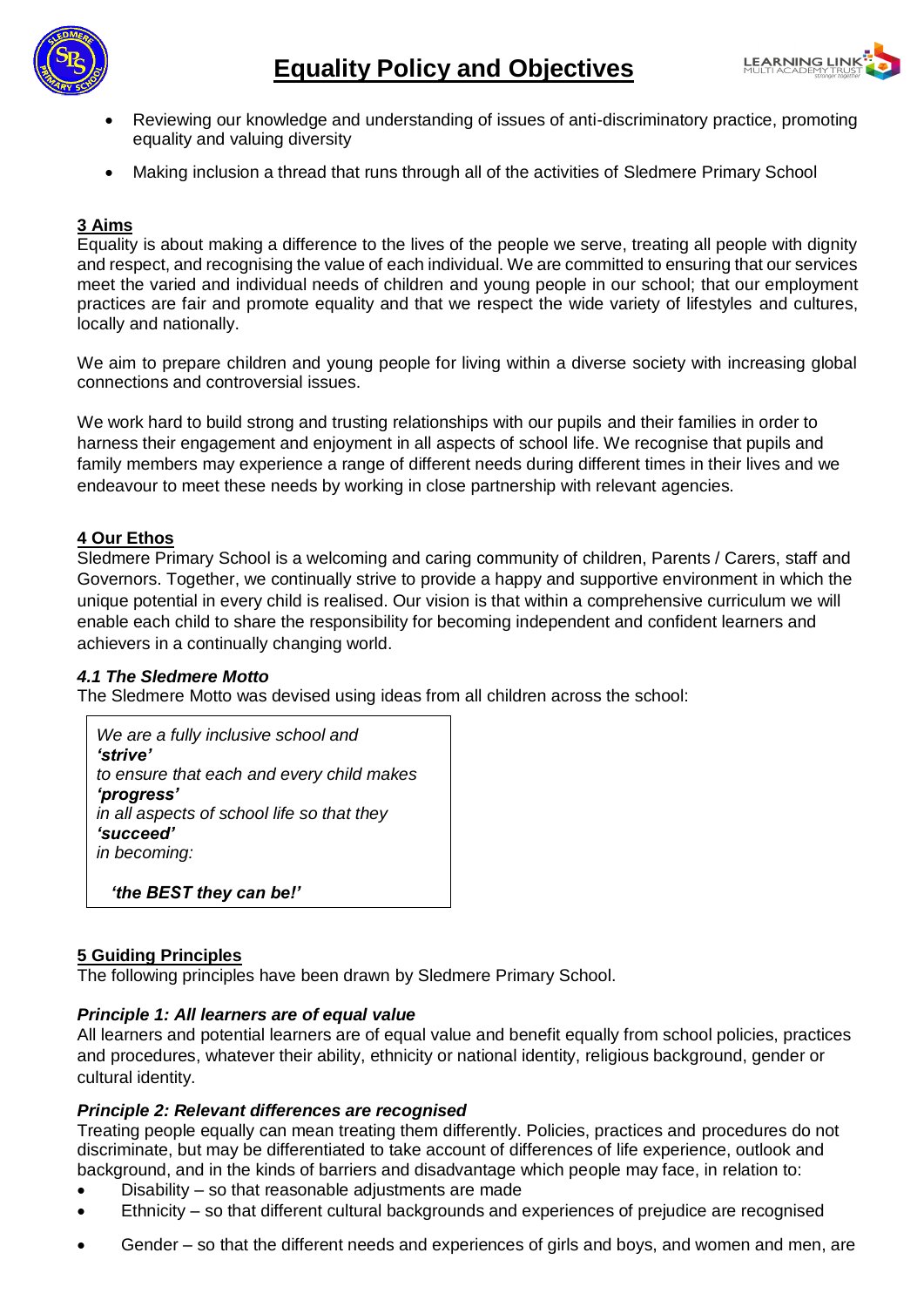



recognised

- Religion, belief or faith background
- Sexual identity.

#### *Principle 3: We foster positive attitudes, relationships and a shared sense of belonging* Policies and procedures promote:

- Positive attitudes towards disabled people, good relations between disabled and non-disabled people, and an absence of harassment of disabled people
- Positive interaction, good relations and dialogue between groups and communities different from each other in terms of ethnicity, culture, religious affiliation, national origin or national status and an absence of prejudice-related bullying and incidents
- Mutual respect and good relations between boys and girls, and women and men and an absence of sexual and homophobic harassment.

#### *Principle 4: Staff recruitment, retention and development*

Steps are taken to positively promote equality, especially where there is evidence of inequality and to ensure that policies and procedures benefit all employees and potential employees in recruitment, professional development and promotion:

- Whether or not they are disabled
- Whatever their ethnicity, culture, religious affiliation, national origin or national status
- Whatever their gender and sexual identity, and with full respect for legal rights relating to pregnancy and maternity.

#### *Principle 5: Reducing and removing inequalities and barriers that already exist*

In addition to avoiding or minimising possible negative impacts of policies and procedures, we take opportunities to maximise positive impacts by addressing, reducing and removing inequalities and barriers that already exist between:

- Disabled and non-disabled people
- People of different ethnic, cultural and religious backgrounds
- Girls and boys, women and men.

#### *Principle 6: Policy development involves widespread consultation and involvement*

People affected by a policy or procedure are consulted and involved in the design of new policies, and in the review of existing ones. Such consultation is both direct and through representative organisations, and is based on principles of transparency and accountability. It involves those who in the past have been excluded or disadvantaged, and who continue to face barriers:

Disabled people as well as non-disabled people from a range of ethnic, cultural and religious

backgrounds

- Both women and men, and girls and boys
- Lesbian, gay, bisexual or transgender.

#### *Principle 7: Society as a whole benefits*

Policies and procedures benefit society as a whole, locally, nationally and internationally, by fostering greater cohesion and greater participation in public life for:

- Disabled people as well as non-disabled
- People of a wide range of ethnic, cultural and religious backgrounds
- Both women and men, girls and boys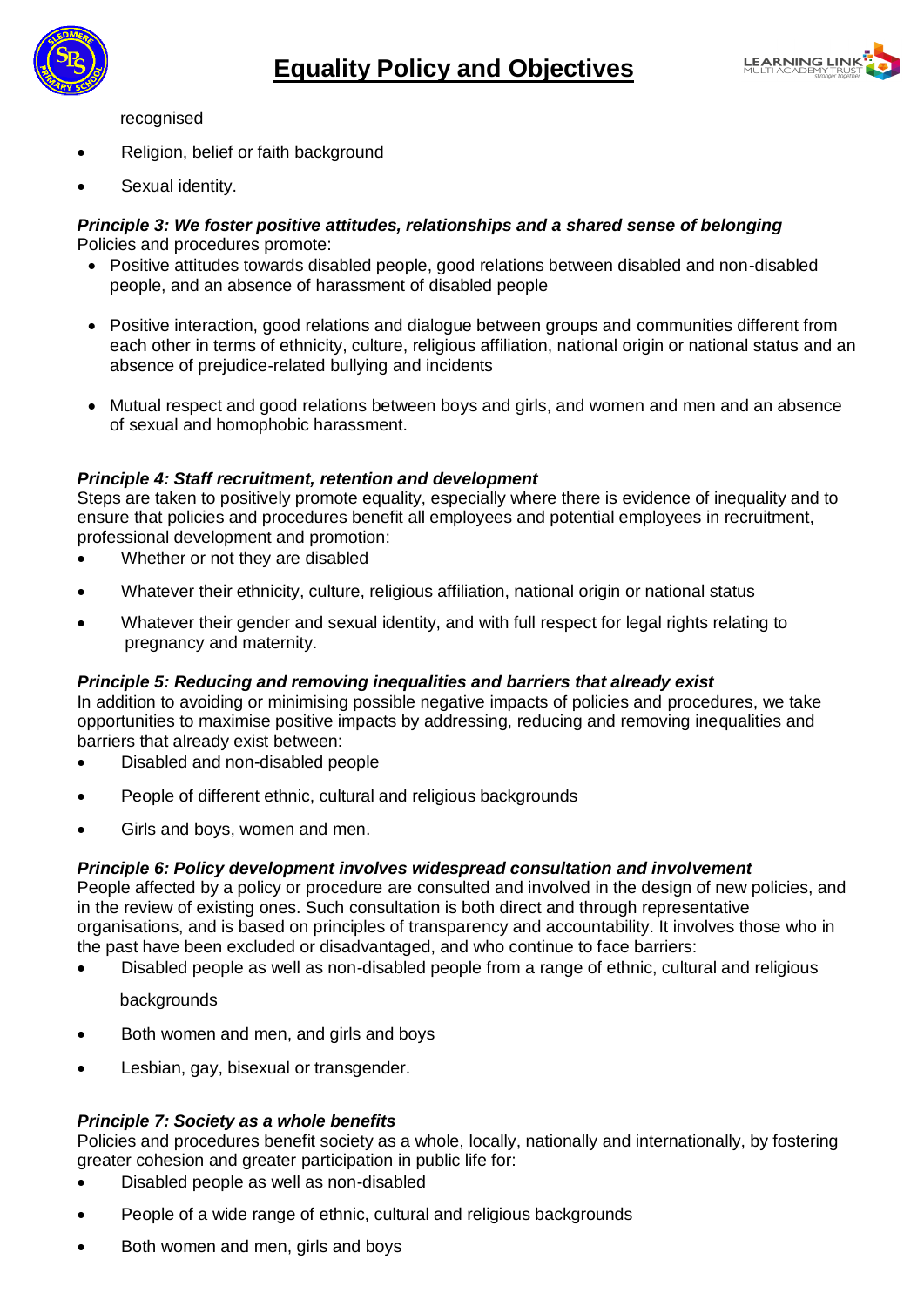



Lesbian, gay, bisexual or transgender

#### *Principle 7: Objectives*

- We formulate and publish specific and measurable objectives, based on the evidence we have collected and published in relation to:
	- -Disability
	- -Ethnicity, culture and religion
	- -Gender
- We recognise that the actions resulting from a policy statement such as this are what make a difference
- We regularly review our equality objectives and report annually on progress towards achieving them.

#### *6* **Implementation**

#### *6.1 Admissions*

- Sledmere welcomes applications from the whole community.
- We base our admissions policy on a fair system (refer to Admissions Policy).
- We do not discriminate against a child or their family, or prevent entry to our school, on the basis of race, colour, nationality, ethnic or national origin, religion or belief, gender, marital status, responsibility for children or other dependents, disability, sexual orientation, gender reassignment, age, political activities, socio-economic background, living situation, being a member of a travelling community or an asylum seeker or having spent convictions.
- We have an Equal Opportunities Policy that is accessible to all.
- We discourage discriminatory behaviour by staff or Parents / Carers and will take appropriate action.
- Displaying of openly racist insignia, distribution of racist material, name-calling, or threatening behaviour are unacceptable on or around the school premises and will be dealt with in the strongest manner.
- We do not discriminate against a child with a disability or refuse a child entry to our school because of any disability.
- We have ensured that plans are developed for children and Parents / Carers with disabilities so that they can participate successfully in the activities offered by Sledmere Primary School and in the curriculum offered.
- We advertise our school widely in the local community and Dudley educational bodies .
- We try to reflect the diversity of members of our society in all our publicity and promotional materials.
- We provide information in clear, concise language, whether written or spoken.

#### *6.2 School Curriculum*

The curriculum offered at Sledmere Primary School encourages children to develop positive attitudes about themselves as well as to people who are different from themselves.

Equality and diversity is embedded as far as possible in all areas of the curriculum and pupils are given opportunities to explore prejudice and discrimination, and to positively explore difference in relation to race/ethnicity, religion/belief, gender and disability.

We do this by:

- Making children feel valued and good about themselves through the curriculum and the PSHE scheme
- Ensuring that children have equal access to learning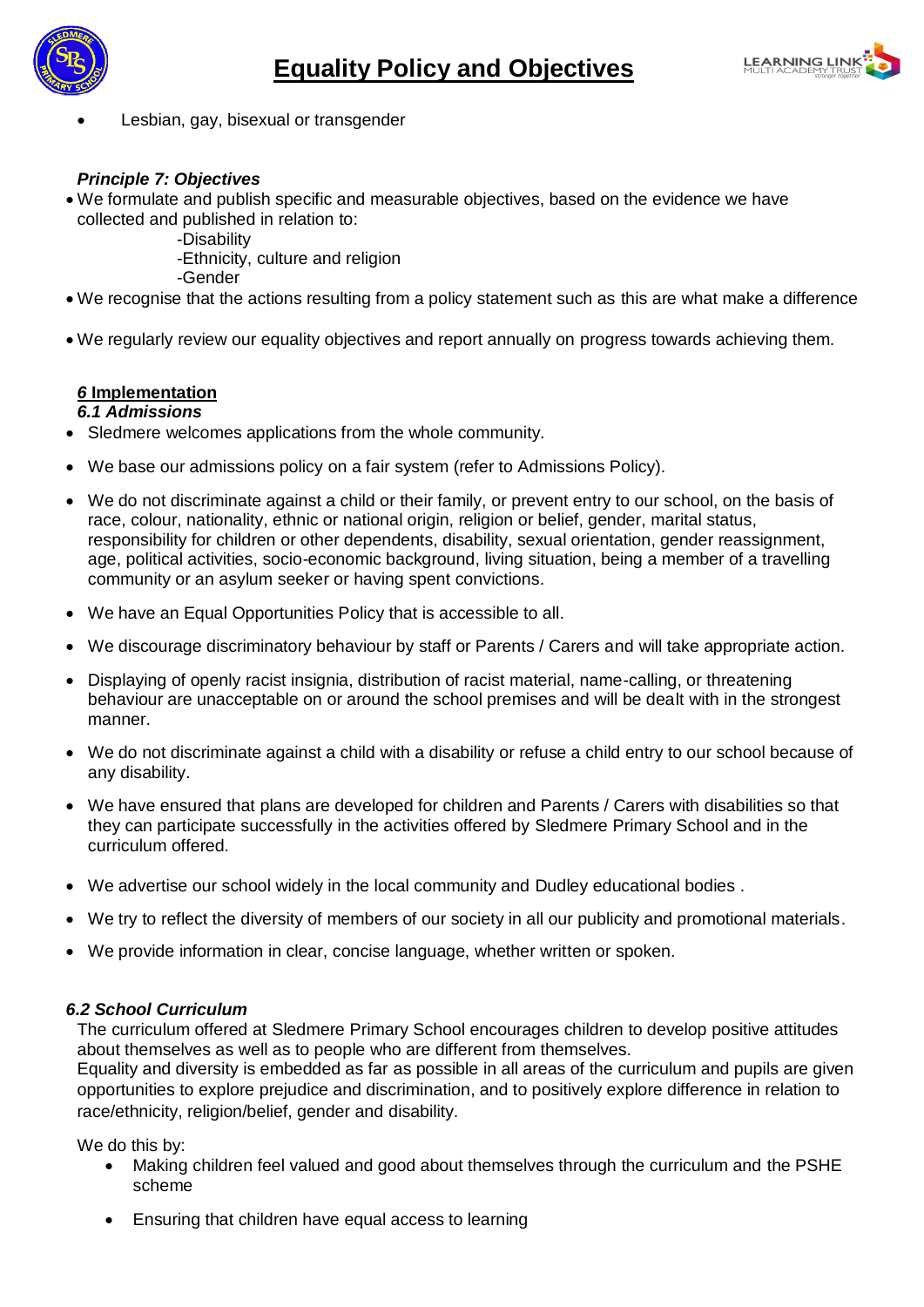

### **Equality Policy and Objectives**



- Recognising the different learning styles of children, making appropriate provision within the curriculum to ensure each child receives the widest possible opportunity to develop their skills and abilities
- Regularly reviewing the teaching within each subject area as well as with the resources that are available to support this so that both the diversity of the school, local community and wider society as a whole are represented in this
- Avoiding stereotypes or derogatory images in the selection of books or other visual materials
- Celebrating a wide range of festivals
- Creating an environment of mutual respect and tolerance
- Helping children to understand that discriminatory behaviour and remarks are hurtful and unacceptable
- Ensuring that the curriculum offered is inclusive of children with special educational needs and children with disabilities
- Ensuring that children learning English as an additional language have full access to the curriculum and are supported in their learning
- Data is collected with regard to the attainment and achievement of all pupils in order to inform the planning and provision of support to individuals and groups of pupils
- We recognise the specific assessment needs of pupils with additional needs such as EAL, SEND, etc, and also the importance of scrutinising assessment materials for cultural bias.

#### *6.3 Valuing Diversity in Families*

- We welcome the diversity of family lifestyles and work with all families.
- We encourage children to contribute stories of their everyday life through PSHE.
- We encourage Parents / Carers/carers to take part in the life of Sledmere Primary School and to contribute fully.
- For families who speak languages in addition to English, we will develop plans to ensure their full inclusion.
- We offer a flexible payment system for families of differing means and offer information regarding sources of financial support.

#### *6.4 Food and Dietary Needs*

- We work in partnership with Parents / Carers to ensure that the medical, cultural and dietary needs of children are met as far as is reasonably possible.
- We help children to learn about a range of food, and of cultural approaches to mealtimes and eating, and to respect the differences among them.

#### *6.5 Events*

- Events are arranged to ensure that all families may become involved in the life of the school if they wish.
- Information about events and meetings is communicated in a variety of ways (e.g. electronically, written and verbal), to ensure that all Parents / Carers have information about, and access to, the meetings.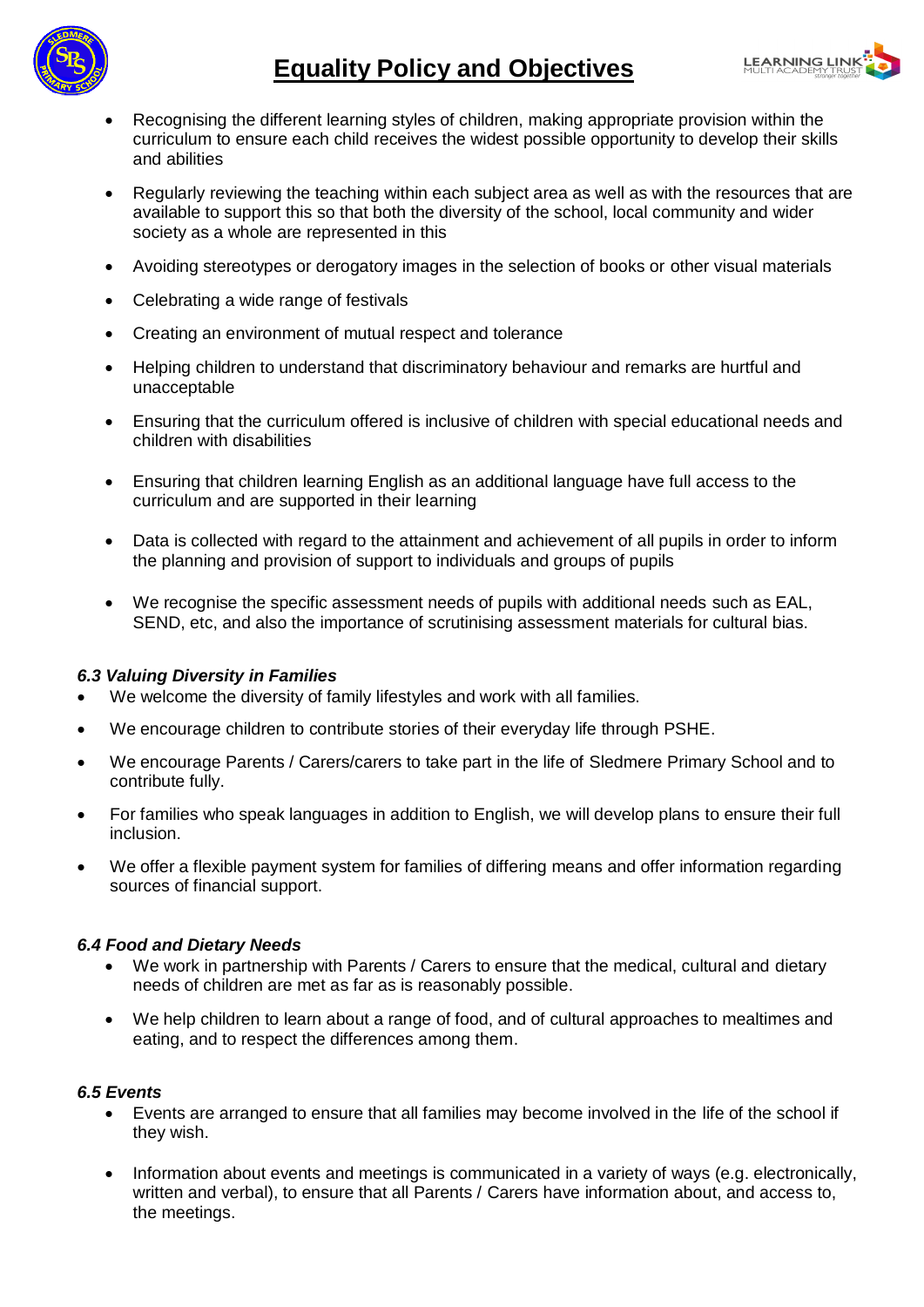



#### *6.6 Employment*

- Posts are advertised and all applicants are judged against explicit and fair criteria.
- Applicants are welcome from all backgrounds and posts are open to all.
- The applicant who best meets the criteria is offered the post, subject to references and checks by the Criminal Records Bureau – this ensures a fair selection process.
- All job descriptions include a commitment to equality and diversity as part of their specifications.
- We monitor our application process to ensure that it is fair and accessible.
- We may use the exemption clauses of the Race Relations Act and the Sex Discrimination Act where this is necessary to enable the service to best meet the needs of the community.

#### *6.7 Staff Training*

All staff at Sledmere Primary School will have their professional development needs met in relation to this agenda. This includes staff across all sections (teaching, support, mid-days, office staff, etc.) and support that will be provided to meet their training needs as outlined in our School Development Plan. New and temporary staff will be made aware of our Equality Policy and other practices in relation to this.

- We seek out training opportunities for staff and volunteers to enable them to develop antidiscriminatory and inclusive practices, which enable all children to flourish.
- We review our practices annually to ensure that we are fully implementing our Equality Policy.

#### **7 Roles and Responsibilities**

All who are associated with Sledmere Primary School have a responsibility for promoting equality and inclusion, and avoiding unfair discrimination.

#### *Executive Headteacher/ Governors/Trustees:*

- Provide leadership and drive for the development and regular review of the school's policies
- Provide leadership and ensure the accountability of the Head of School and Senior Leadership Team for the communication and implementation of school policies
- Highlight good practice and promote it throughout the school, Learning Link Multi-Academy Trust and wider community
- Provide appropriate role models for staff, pupils, Parents / Carers and all other stakeholders
- Congratulate examples of good practice from the school
- Ensure a consistent response to incidents e.g. bullying cases and racist incidents
- Ensure that the school carries out the letter and the spirit of the statutory duties (and ensuring the provision of 'returns' to the local authority)
- Making sure the school complies with all current equality legislation
- Making sure this policy and its procedures are followed
- Making sure that the school has up-to-date Equality Schemes and Action Plans.

#### *Head of School:*

- Initiate and oversee the development and regular review of equality policies and procedures
- Consult pupils, staff and stakeholders in the development and review of the policies
- Ensure the effective communication of the policies to all pupils, staff and stakeholders
- Ensure that staff are trained as necessary to carry out the policies
- Oversee the effective implementation of the policies
- Hold subject leaders accountable for effective policy implementation
- Provide appropriate role models for all staff and pupils
- Provide opportunities and mechanisms for the sharing of good practice
- Take appropriate action in cases of harassment and discrimination and ensure a consistent response to incidents e.g. bullying case, homophobic and racist incidents
- Ensure that the school carries out its statutory duties effectively.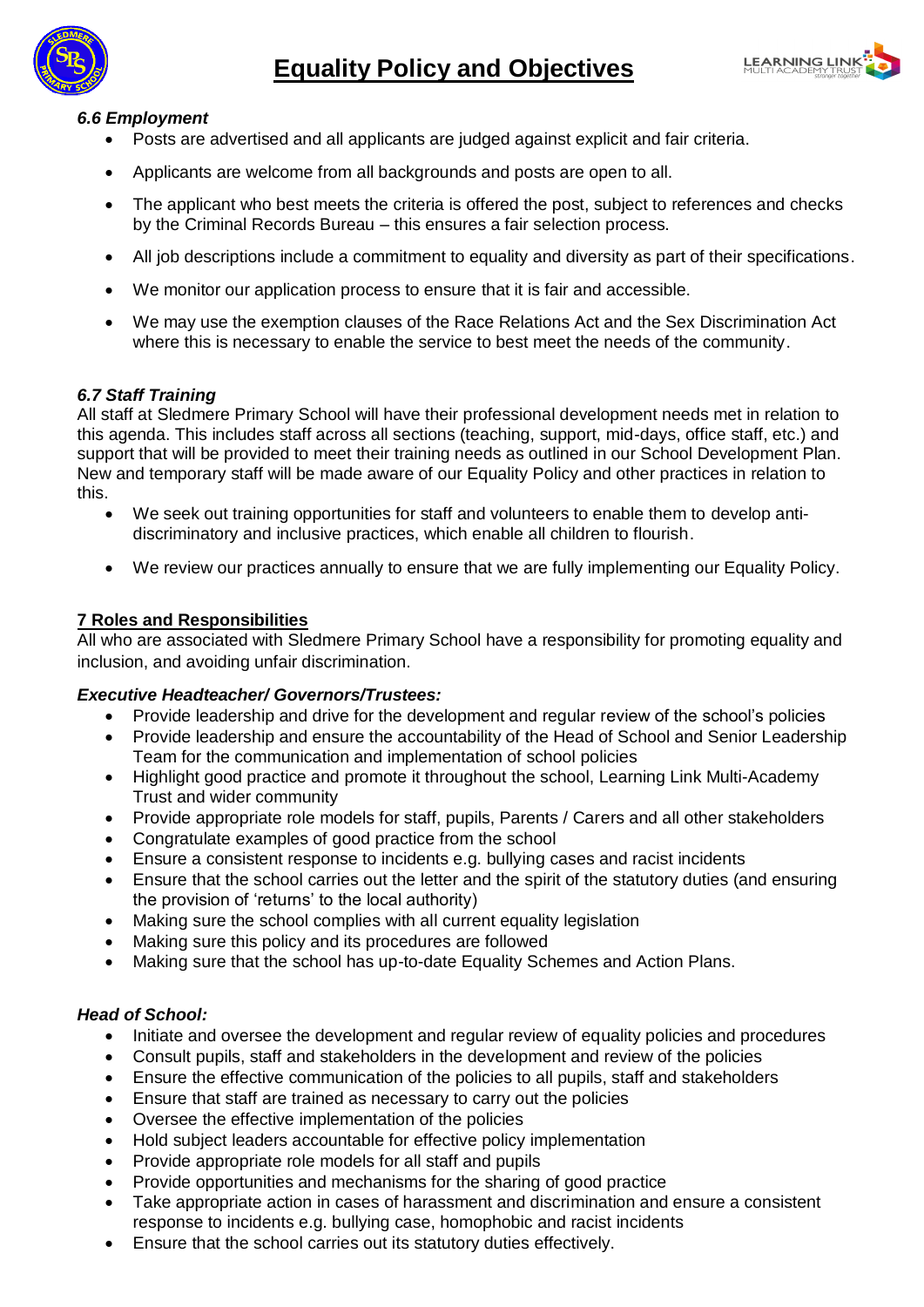



#### *Staff:*

- Proactively following this policy and any associated guidelines
- Providing role models for pupils through their own actions
- Dealing with racist, sexist and homophobic incidents, and recognising and tackling other forms of bias and stereotyping
- Promoting equality and good community relations and avoiding discrimination against anyone for reasons of race, colour, nationality, ethnic or national origins, gender, disability, religion or belief, sexual orientation or socio-economic circumstances
- Keeping up to date with the law on discrimination and taking training and learning opportunities offered to them.

#### *Pupils:*

- Treating others kindly and fairly without prejudice, discrimination or harassment
- Attending and engaging in their own learning as well as helping other pupils to learn
- Telling staff about any prejudiced related incidents that occur.

#### *Parents / Carers / Carers:*

- Supporting our school in its implementation of this policy
- Following the school policy through their own behaviour
- Ensuring their children attend and engage in the learning
- Telling staff about any prejudice related incidents that occur.

#### *Visitors and Contractors:*

• Knowing and following our policy.

#### **Overseeing the Policy**

Responsibility for overseeing equality practices in the school lies with the **Head of School (Mr D. Fance)** and the Learning Link Multi-academy Trust. Responsibilities include:

- Co-ordinating and monitoring work on equality issues
- Dealing with and monitoring reports of harassment (including racist and homophobic incidents)
- Monitoring the progress and attainment of vulnerable groups of pupils (e.g. Black and minority ethnic pupils, including Gypsies and Travellers)
- Monitoring exclusion.

#### **8 Breaches of the Policy**

Breaches of this policy will be dealt with in the same ways that breaches of other school policies are dealt with, as determined by the Head of School and the Learning Link Multi-Academy Trust. Anyone wishing to make a complaint will be advised to follow the School Complaints Procedure.

Racial incidents will be recorded and reported to the Learning Link Multi-Academy Trust following established procedures and guidelines.

Other prejudice driven behaviour will be recorded and reported following the procedures and guidelines established by the Trust.

#### **9 Monitoring and Evaluation**

As part of the monitoring and evaluation procedure, we will monitor:

- The attainment of pupils with protected characteristics and those from vulnerable groups and address any issues of differential progress and achievement
- The exclusion and other aspects of the behaviour management system by protected characteristics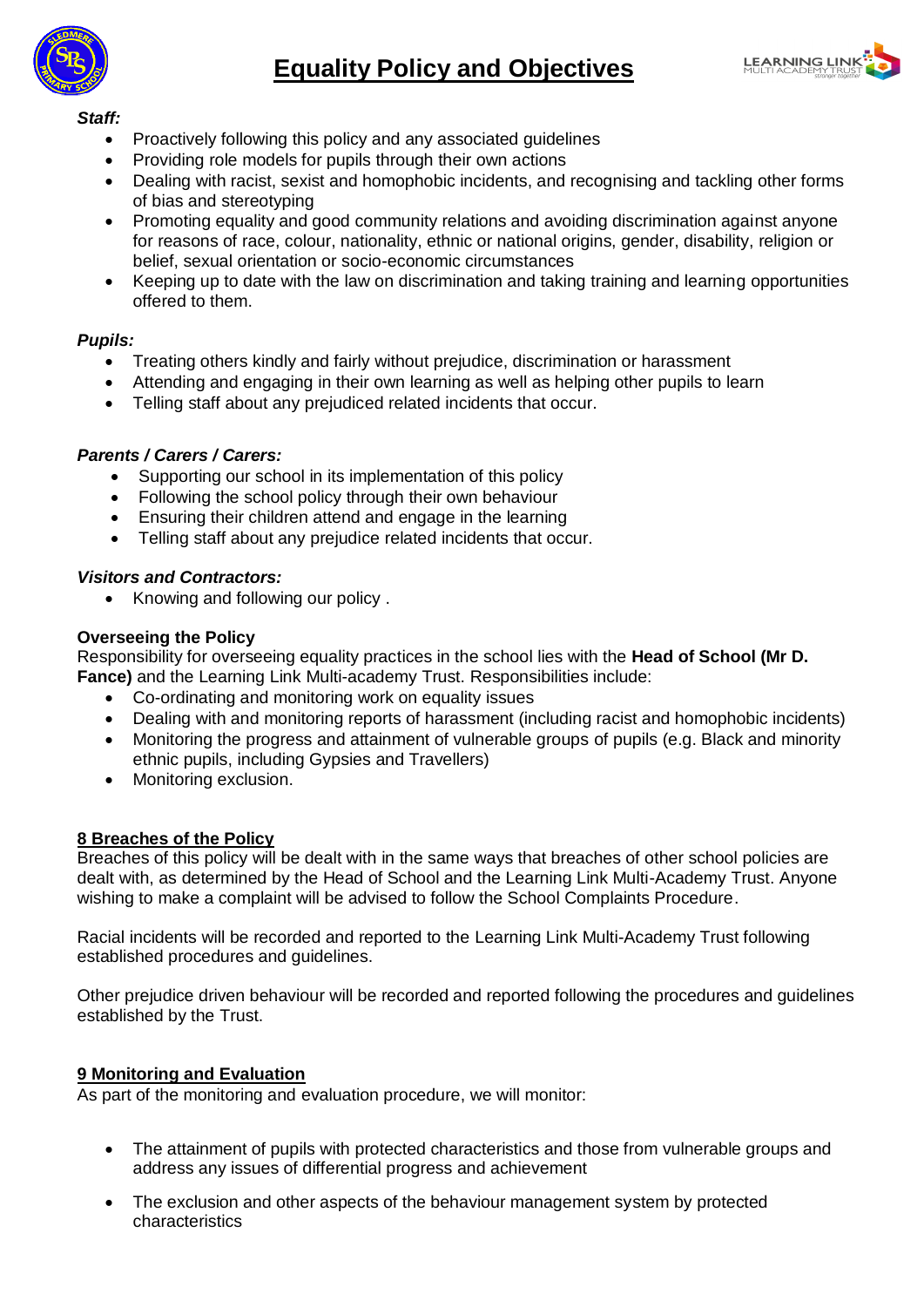



- The teaching and learning to ensure all pupils' needs are met irrespective of their background and that challenging targets are set for all
- The curriculum and teaching resources to ensure that pupils' experiences are broadened and they are prepared for life in a diverse society
- The protected characteristic composition of the school's staff and Governors, with the aim of presenting positive role models and reflecting the diversity in wider society
- Incidents of racist and homophobic behaviour and the way the school handles and reports them
- The way in which the school is sensitive to, and meets the needs of all stakeholders, paying particular regard to cultural, religious historical, ethnic and/or linguistic heritages
- The way in which the school uses the diversity within its local and wider communities to enrich learning experiences for pupils
- The effectiveness of this policy will be monitored annually and reviewed every three years in the light of experiences and best practice. This mechanism recognises that changes to legislation might require a review of the policy before the three years stipulated.
- In considering the effectiveness of this policy consultation will be undertaken with staff, Governors, pupils and Parents / Carers to assist in this review process.

#### **10 Publication and Dissemination**

We are committed to sharing information about our Equality Policy as broadly as appropriate. To this end, we will publish the results of a full scheme review every three years – in which we will make proposals for future action. **The next review will take place in September 2023.**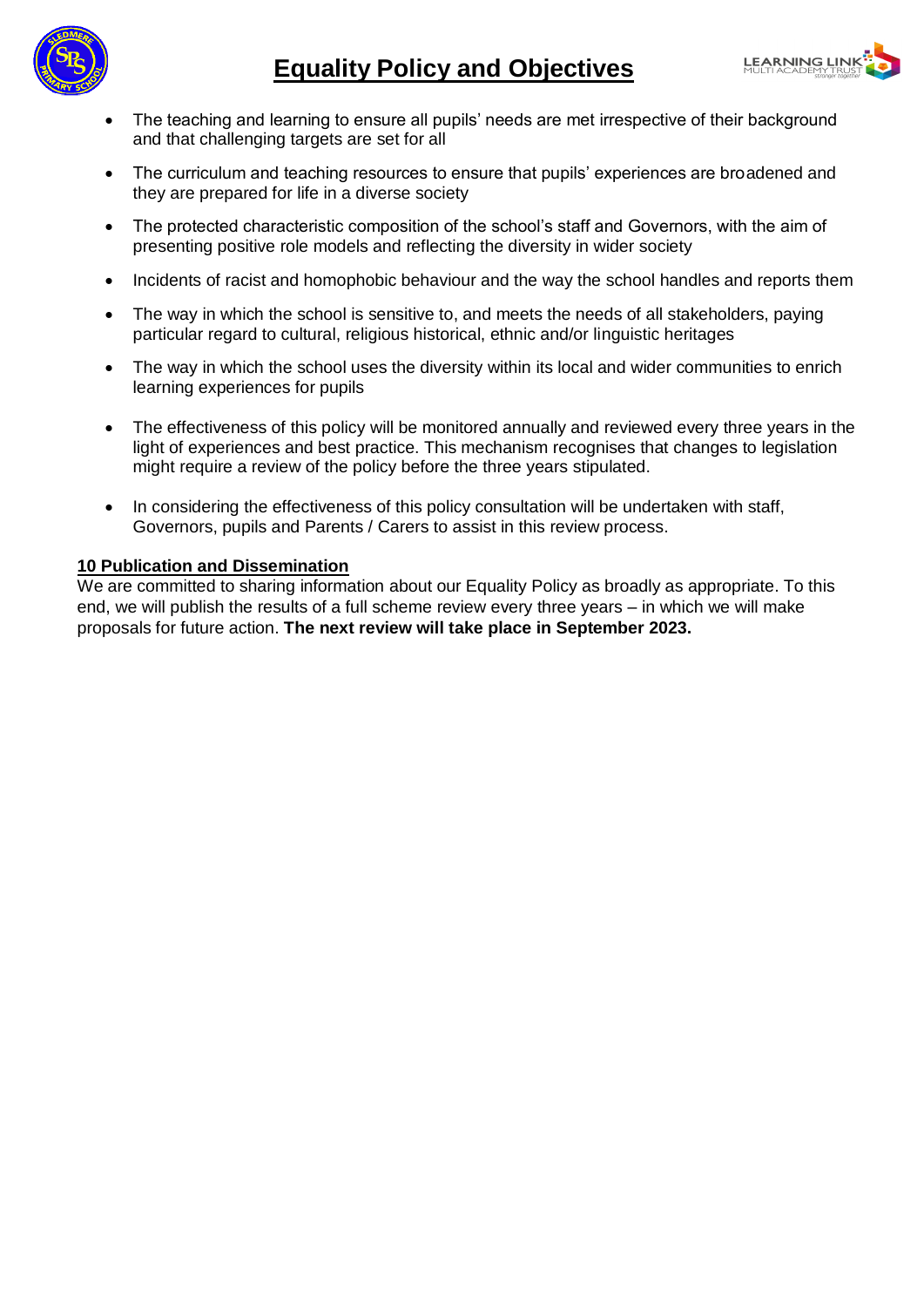



# **Sledmere Primary School**

## **Equality Plan 2020-2023**

| <b>Equality</b><br><b>Strand</b> | <b>Objective</b>                                                                                                                                                                                     | How will the impact of<br>the objective be<br>monitored?                                       | Who is<br>responsible for<br>implementing?             | What are the<br>timeframes? | <b>Early success indicators</b>                                                                                                                                                               |
|----------------------------------|------------------------------------------------------------------------------------------------------------------------------------------------------------------------------------------------------|------------------------------------------------------------------------------------------------|--------------------------------------------------------|-----------------------------|-----------------------------------------------------------------------------------------------------------------------------------------------------------------------------------------------|
| All                              | Publish and promote the Equality<br>Policy through the school website<br>and staff meetings.                                                                                                         | Question about parent<br>awareness of Equality<br>and/or diversity in parent<br>questionnaire? | <b>Head of School</b>                                  | Summer 2021                 | Staff are familiar with the principles<br>of the Equality Plan and use them<br>when planning lessons, creating<br>class room displays<br>Parents are aware of the Equality<br>Policy and Plan |
| All                              | Monitor and analyse pupil<br>achievement by race, gender and<br>disability and act on any trends or<br>patterns in the data that require<br>additional support for pupils.                           | Achievement data<br>analysed by race, gender<br>and disability on a termly<br>basis.           | Head of school<br><b>SLT</b><br><b>Subject Leaders</b> | Termly                      | Analysis of teacher assessments /<br>termly data demonstrates the gap is<br>narrowing for equality groups.<br>Any significant findings are<br>addressed.                                      |
| All                              | Ensure that the curriculum<br>promotes role models and heroes<br>that young people positively<br>identify with, which reflects the<br>school's diversity in terms of race,<br>gender and disability. | Increase in pupils'<br>participation, confidence<br>and achievement levels                     | <b>Class Teachers</b>                                  | Ongoing                     | Notable increase in participation and<br>confidence of targeted groups                                                                                                                        |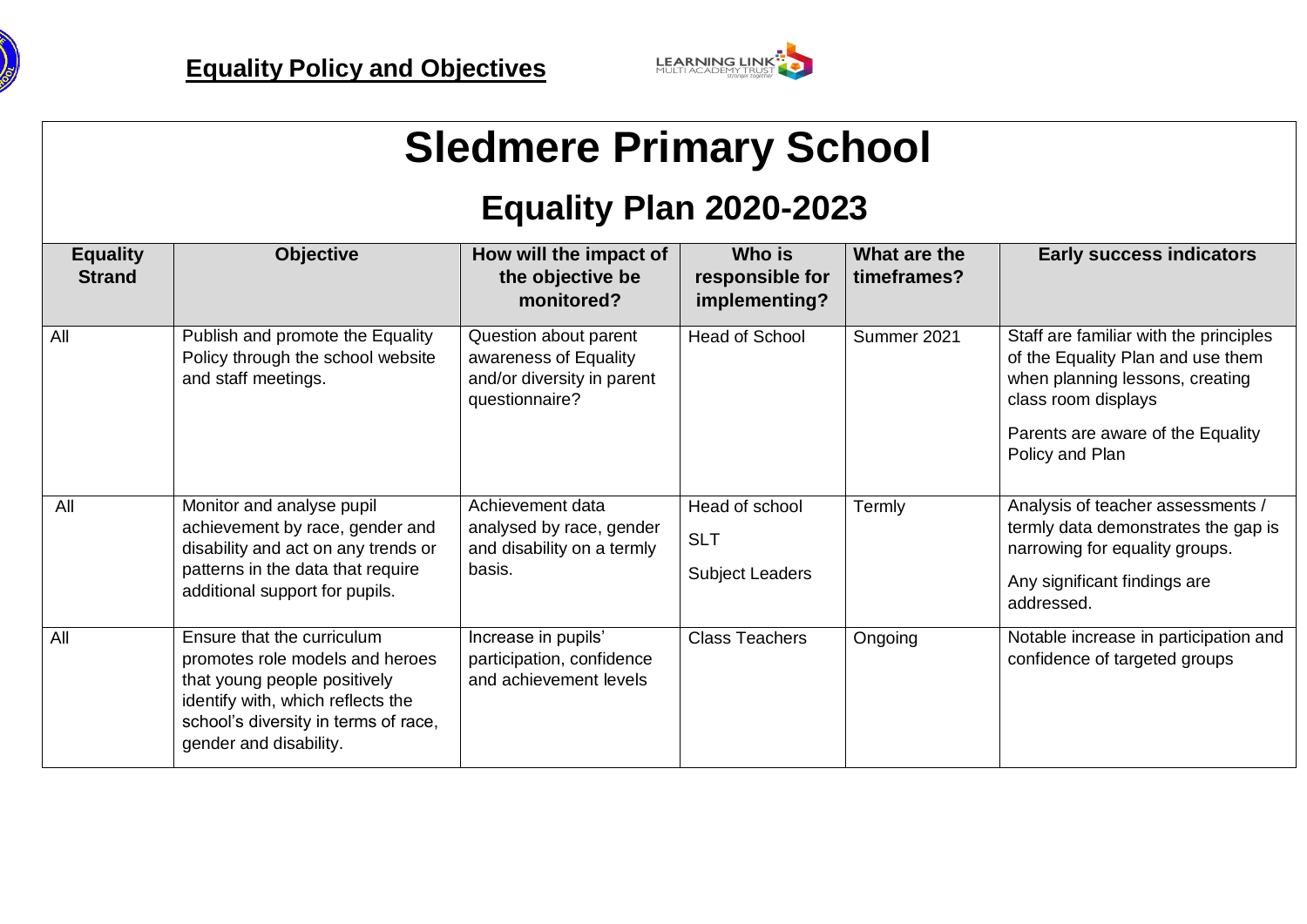



# **Sledmere Primary School**

## **Equality Plan 2020-2023**

| <b>Equality</b><br><b>Strand</b> | <b>Objective</b>                                                                                                                                                                                                                       | How will the impact of<br>the objective be<br>monitored?                                                                          | Who is<br>responsible for<br>implementing?                         | What are the<br>timeframes? | <b>Early success indicators</b>                                                                                                                                                                                         |
|----------------------------------|----------------------------------------------------------------------------------------------------------------------------------------------------------------------------------------------------------------------------------------|-----------------------------------------------------------------------------------------------------------------------------------|--------------------------------------------------------------------|-----------------------------|-------------------------------------------------------------------------------------------------------------------------------------------------------------------------------------------------------------------------|
| <b>Disability</b>                | Develop a "Register" of children<br>who have Special Educational<br>Needs and Disabilities (SEND)<br>following consultation with parents.                                                                                              | Monitoring of engagement<br>of pupils with Special<br><b>Educational Needs and</b><br>Disabilities (SEND) in<br>'wider outcomes'. | <b>SENDCo</b><br><b>Inclusion Manager</b>                          | Autumn 2020                 | Increased awareness of the range of<br>Special Educational Needs and<br>Disabilities represented within the<br>school community.<br>All children with SEND identified<br>My plans implemented for children<br>with SEND |
| All                              | Ensure that displays in classrooms<br>and corridors promote diversity in<br>terms of race, gender and ethnicity.                                                                                                                       | Increase in pupil<br>participation, confidence<br>and positive identity -<br>monitor through PSHE                                 | <b>Class Teachers</b>                                              | Ongoing                     | More diversity reflected in school<br>displays across all year groups                                                                                                                                                   |
| All                              | Ensure all pupils are given the<br>opportunity to make a positive<br>contribution to the life of the school<br>e.g. through involvement in the<br>School Council by election or co-<br>option), class assemblies, fund<br>raising etc. | School Council and Eco<br>Warrior representation<br>monitored by race,<br>gender, disability                                      | Member of staff<br>leading on school<br>council and Eco<br>Warrior | From Autumn<br>2020         | More diversity in School Council and<br>Eco Warrior membership                                                                                                                                                          |